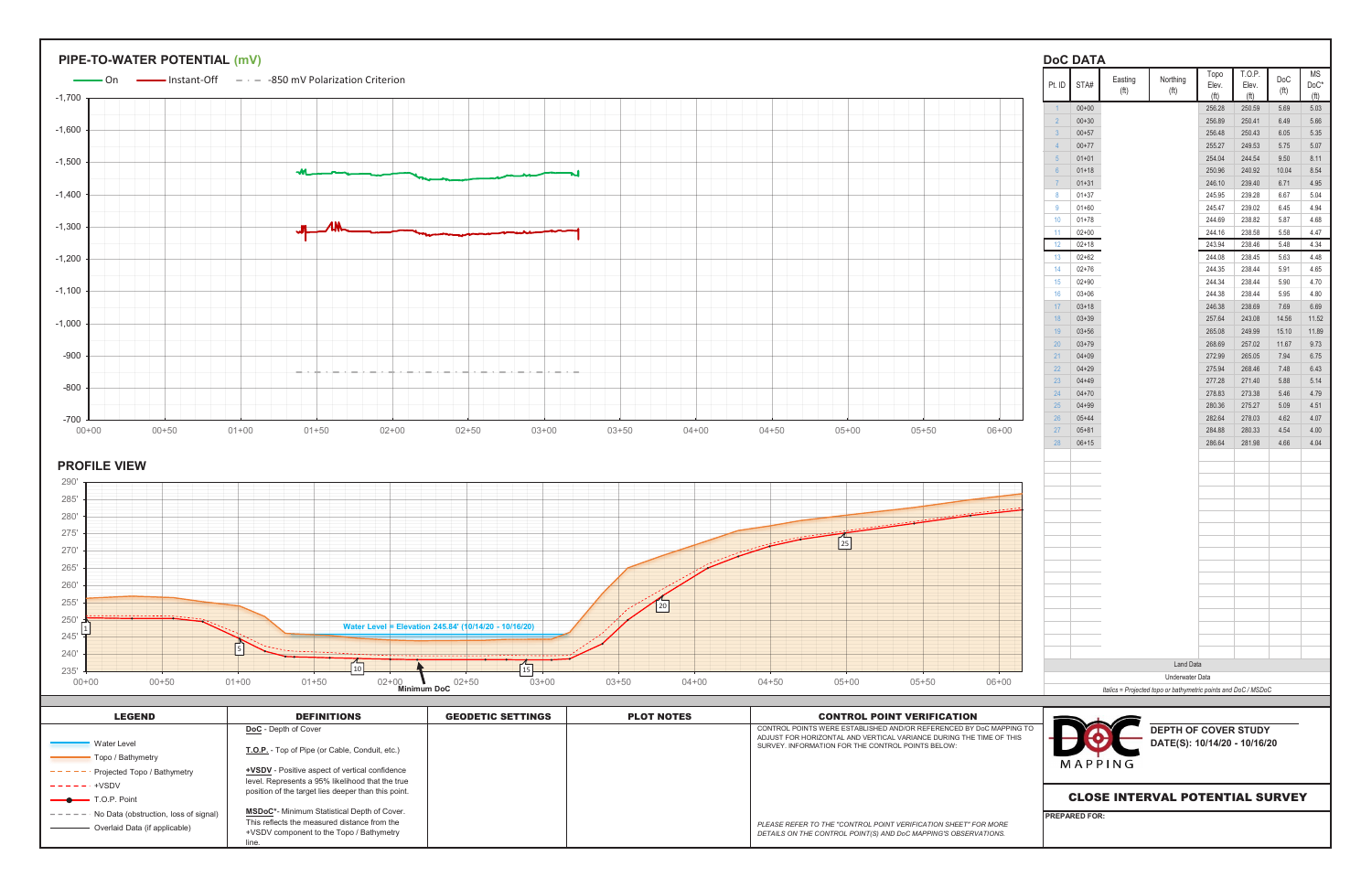| Pt. ID         | STA#                   | Easting           | Northing                                                       | Topo<br>Elev.    | T.O.P.<br>Elev.  | DoC          | <b>MS</b><br>$DoC*$ |
|----------------|------------------------|-------------------|----------------------------------------------------------------|------------------|------------------|--------------|---------------------|
|                |                        | (f <sup>t</sup> ) | (f <sup>t</sup> )                                              | (ft)             | (ft)             | (ft)         |                     |
| $\overline{1}$ | $00 + 00$              |                   |                                                                | 922.33           | 918.56           | 3.77         | 2.94                |
| $\overline{2}$ | $00 + 47$              |                   |                                                                | 922.87           | 918.17           | 4.70         | 4.15                |
| $\mathbf{3}$   | $00 + 82$              |                   |                                                                | 922.85           | 918.18           | 4.67         | 4.12                |
| $\overline{4}$ | $01 + 20$              |                   |                                                                | 922.33           | 917.91           | 4.42         | 3.87                |
| 5              | $01 + 49$              |                   |                                                                | 921.62           | 911.86           | 9.75         | 8.43                |
| $6\phantom{1}$ | $01 + 81$              |                   |                                                                | 920.89           | 905.13           | 15.76        | 12.40               |
| $\overline{7}$ | $02 + 10$              |                   |                                                                | 914.75           | 899.16           | 15.60        | 10.15<br>6.40       |
| $\bf 8$        | $02 + 32$              |                   |                                                                | 905.05           | 896.47           | 8.58         | 6.04                |
| 9              | $02 + 40$              |                   |                                                                | 903.59           | 895.79           | 7.80         |                     |
| 10             | $02 + 54$              |                   |                                                                | 903.13           | 895.17           | 7.97         | 5.98<br>6.04        |
| 11             | $02 + 62$              |                   |                                                                | 903.13           | 895.10           | 8.03         | 5.58                |
| 12             | $02 + 76$              |                   |                                                                | 902.72           | 895.09           | 7.63         |                     |
| 13             | $02 + 90$              |                   |                                                                | 903.01           | 895.09           | 7.92         |                     |
| 14             | $03 + 04$              |                   |                                                                | 903.15           | 895.02           | 8.12         |                     |
| 15             | $03 + 19$              |                   |                                                                | 903.18           | 895.01           | 8.16         |                     |
| 16             | $03 + 31$              |                   |                                                                | 903.06           | 895.00           | 8.05         |                     |
| 17             | $03 + 45$              |                   |                                                                | 903.05           | 894.99           | 8.06         |                     |
| 18             | $03 + 58$<br>$03 + 74$ |                   |                                                                | 902.88           | 895.00           | 7.88         |                     |
| 19             |                        |                   |                                                                | 903.03<br>902.77 | 895.01           | 8.02         |                     |
| 20<br>21       | $03 + 88$<br>$04 + 01$ |                   |                                                                | 901.71           | 895.00<br>895.00 | 7.77<br>6.71 | 4.45                |
|                | $04 + 16$              |                   |                                                                |                  |                  |              | 4.13                |
| 22<br>23       | $04 + 30$              |                   |                                                                | 901.46<br>901.92 | 894.97<br>894.99 | 6.50<br>6.92 |                     |
| 24             | $04 + 44$              |                   |                                                                | 901.59           | 895.07           | 6.52         |                     |
| 25             | $04 + 56$              |                   |                                                                | 905.00           | 895.26           | 9.74         | 4.06                |
| 26             | $04 + 63$              |                   |                                                                | 907.75           | 895.46           | 12.30        | 10.21               |
| 27             | $04 + 81$              |                   |                                                                | 911.61           | 896.82           | 14.78        | 11.85               |
| 28             | $05 + 13$              |                   |                                                                | 915.32           | 900.01           | 15.30        | 11.86               |
| 29             | $05 + 46$              |                   |                                                                | 916.89           | 904.26           | 12.64        | 10.35               |
| 30             | $05 + 86$              |                   |                                                                | 916.45           | 906.99           | 9.46         |                     |
| 31             | $06 + 23$              |                   |                                                                | 916.04           | 909.32           | 6.71         |                     |
| 32             | $06 + 53$              |                   |                                                                | 916.50           | 911.20           | 5.30         |                     |
|                |                        |                   |                                                                |                  |                  |              |                     |
|                |                        |                   |                                                                |                  |                  |              |                     |
|                |                        |                   |                                                                |                  |                  |              |                     |
|                |                        |                   |                                                                |                  |                  |              |                     |
|                |                        |                   |                                                                |                  |                  |              |                     |
|                |                        |                   |                                                                |                  |                  |              |                     |
|                |                        |                   |                                                                |                  |                  |              |                     |
|                |                        |                   | <b>Land Data</b>                                               |                  |                  |              |                     |
|                |                        |                   | Underwater Data                                                |                  |                  |              |                     |
|                |                        |                   | Italics = Projected topo or bathymetric points and DoC / MSDoC |                  |                  |              |                     |
|                |                        |                   |                                                                |                  |                  |              |                     |
|                |                        |                   | <b>DEPTH OF COVER STUDY</b><br>DATE(S): 10/05/2020             |                  |                  |              |                     |
|                |                        | MAPPING           |                                                                |                  |                  |              |                     |
|                |                        |                   | <b>CLOSE INTERVAL POTENTIAL SURVEY</b>                         |                  |                  |              |                     |
|                |                        |                   |                                                                |                  |                  |              |                     |
|                | <b>PREPARED FOR:</b>   |                   |                                                                |                  |                  |              |                     |

| <b>LEGEND</b>                         | <b>DEFINITIONS</b>                                    | <b>GEODETIC SETTINGS</b> | <b>PLOT NOTES</b> | <b>CONTROL POINT VERIFICATION</b>                                                                                        |
|---------------------------------------|-------------------------------------------------------|--------------------------|-------------------|--------------------------------------------------------------------------------------------------------------------------|
|                                       | <b>DoC</b> - Depth of Cover                           |                          |                   | CONTROL POINTS WERE ESTABLISHED AND/OR REFERENCED BY DoC MAPPING                                                         |
| Water Level                           |                                                       |                          |                   | ADJUST FOR HORIZONTAL AND VERTICAL VARIANCE DURING THE TIME OF THIS<br>SURVEY. INFORMATION FOR THE CONTROL POINTS BELOW: |
| Topo / Bathymetry                     | T.O.P. - Top of Pipe (or Cable, Conduit, etc.)        |                          |                   |                                                                                                                          |
| Projected Topo / Bathymetry           | <b>+VSDV</b> - Positive aspect of vertical confidence |                          |                   |                                                                                                                          |
| $-$ +VSDV                             | level. Represents a 95% likelihood that the true      |                          |                   |                                                                                                                          |
| $\longrightarrow$ T.O.P. Point        | position of the target lies deeper than this point.   |                          |                   |                                                                                                                          |
| No Data (obstruction, loss of signal) | <b>MSDoC*-</b> Minimum Statistical Depth of Cover.    |                          |                   |                                                                                                                          |
| Overlaid Data (if applicable)         | This reflects the measured distance from the          |                          |                   | PLEASE REFER TO THE "CONTROL POINT VERIFICATION SHEET" FOR MORE                                                          |
|                                       | +VSDV component to the Topo / Bathymetry              |                          |                   | DETAILS ON THE CONTROL POINT(S) AND DoC MAPPING'S OBSERVATIONS.                                                          |
|                                       | ine.                                                  |                          |                   |                                                                                                                          |